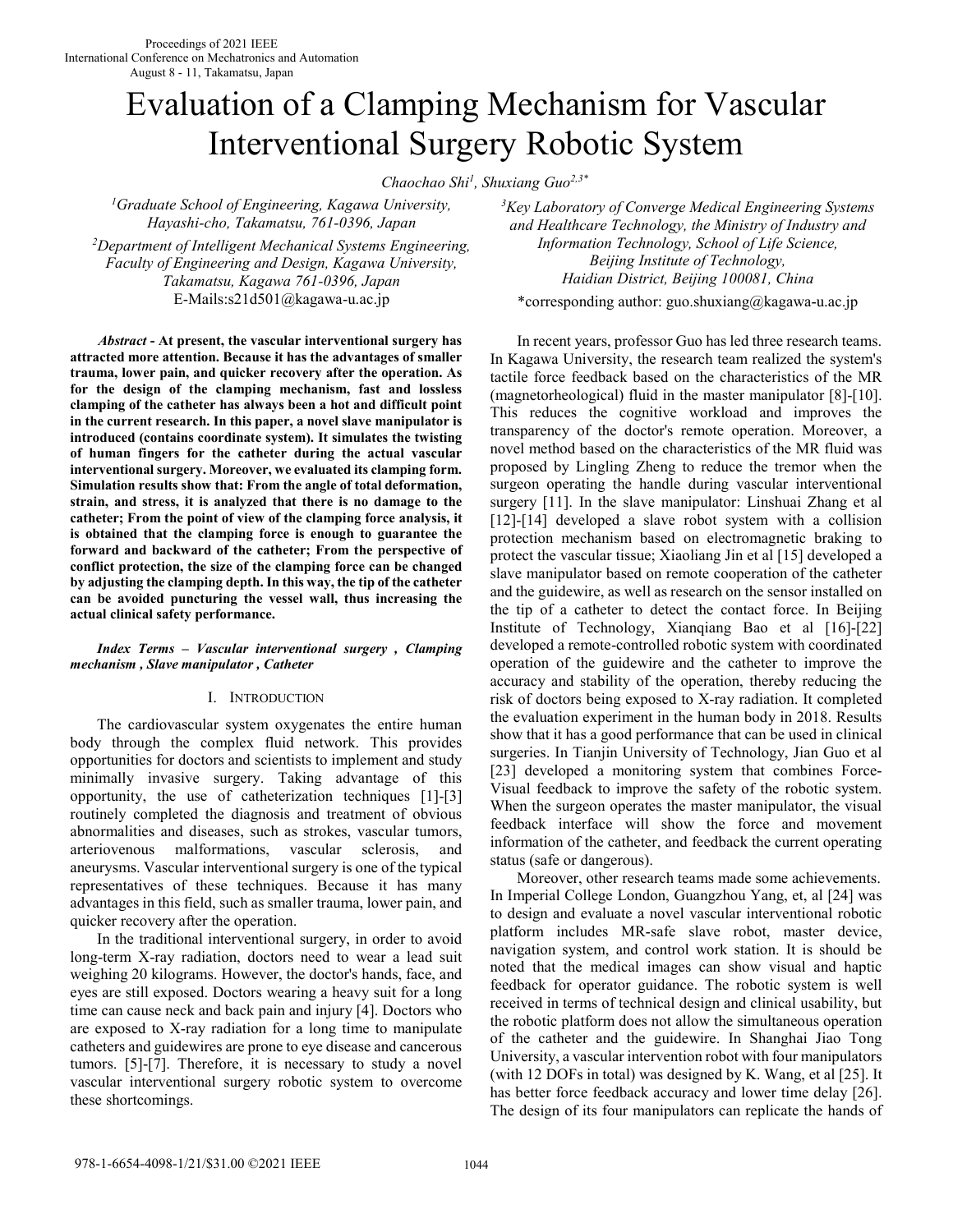doctors and their assistants. Intervention devices and stents can be manipulated by this robot. Three stents were successfully deployed in pigs, which proved that the robot has high flexibility, precision, and efficiency, and can meet the requirements of endovascular interventional surgery. In University of Hong Kong, K.H. Lee et al [27] proposed a MR Safe robotic manipulator to realize robot-assisted intracardiac catheterization in magnetic resonance imaging (MRI) environment. It only concludes non-magnetic, non-metallic, non-conductive materials, which meets the MR Safe standard (ASTM F2503-13).

 Some commercial companies developed some vascular interventional surgery robot system. Such as Amigo TM (Catheter Robotics, Inc., Mount Olive, NJ, USA) remote catheter system (RCS) [28], Sensei X robotic catheter system (Hansen Medical, Inc., Mountain View, CA, USA) [29], [30] and CorPath GRX Robotic System (Corindus, A Siemens Healthineers Company, Waltham, MA, USA) [31]. These vascular interventional surgery robot systems have been used in clinical surgeries.

 However, at present, in the clamping mechanism design of clamping the catheter/guidewire, it is difficult to assemble and disassemble the catheter and the guidewire quickly. Its channels are closed. For example, Beijing Institute of Technology [16], [17], [32], [33] uses the clamping method of catheter/guidewire with gear extrusion, Kagawa university [13] [15], Tianjin University of Technology [34], [35], Yanshan University [36], etc. In the process of clamping the catheter or the guidewire, the device needs to be threaded through a closed channel. This greatly increases the time it takes the doctor to actually install and remove the catheter or the guidewire, adding to the additional burden on the surgeon. Therefore, it is necessary to study a kind of fast clamping mechanism, which can not only realize the rapid clamping of the catheter to avoid perforation, but also provide sufficient clamping force. In this paper, a novel slave manipulator is proposed. It simulates the twisting of human fingers for the catheter during the actual vascular interventional surgery. Moreover, we evaluated its clamping form.

 The structure of the paper is as follows. The robotic system is introduced in Sec. II. The Clamping Mechanism of novel slave manipulator is shown in Sec. III. Moreover, Sec. IV presents the evaluation of the clamping form using the finite element analysis software. Finally, Sec. V shows the conclusions and future work.

### II. ROBOTIC SYSTEM

## *A. Introduction of the Robotic System*

 The robotic system has two main parts: the master side and the slave side. The schematic diagram of the master-slave robotic system is shown in Fig.1. The surgeon operates the remote slave manipulator by operating the master manipulator with tactile force feedback at the master side. The master manipulator will record the doctor's movement information and send the information to the slave side through the master controller, when the surgeon operates the master manipulator. The slave manipulator replicates the effective behavior of the surgeon, operating the catheter or the guidewire to the desired location in the patient's body. The slave controller at the slave side will transfer the force of the catheter and the guidewire to the master side during operation. The master manipulator will generate the haptic force to the surgeon's hand at the same time. Under the guidance of the IP camera, the surgeon can operate the master manipulator smoothly to control the movement of the catheter/guidewire.



Fig. 1 Schematic diagram of the master-slave robotic system.

#### *B. Master Manipulator*

 Fig.2 shows the master manipulator was designed and fabricated by our research team [8]-[10]. It mainly includes a calibration unit, a catheter control unit, and so on. The surgeon can operate it to remotely control the movement of the catheter/guidewire with haptic feedback.



Fig. 2 The master manipulator [15].

#### *C. Slave Manipulator*

 Fig.3 shows the novel slave manipulator was designed by us. Its design principle comes from Fig.4. It simulates the twisting of human fingers for the catheter during the actual vascular interventional surgery. It is noted that robotic accuracy should be taken into account, so we introduce the coordinate system into the slave manipulator. The slave manipulator's main structure uses two mobile platforms. The bottom mobile platform simulates the human wrist and realizes the forward and backward of the catheter. The top platform's screw adopts positive and negative threads, which can realize unified clamping and releasing of the catheter, which is beneficial to realize the coaxial positioning of the catheter. When installing the catheter, the catheter should be located in the center of the entire coordinate system. There are gear and rack structures on both sides of the clamping mechanism, and the rotation of the catheter can be realized by rotating the gears of the respective stepper motors.

 As a slave manipulator, it mainly consists of the insertion/retraction driving mechanism, and clamping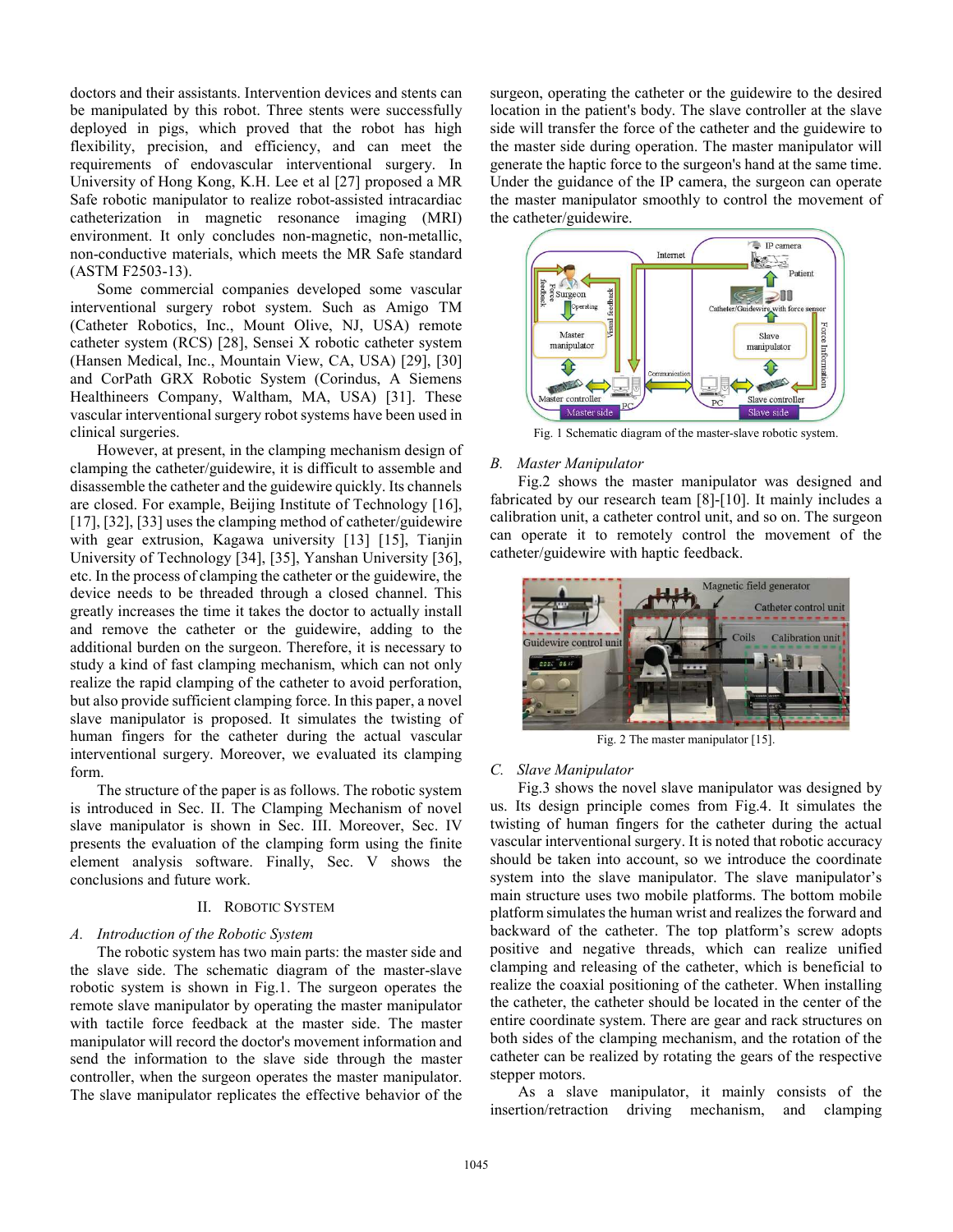mechanism. So the clamping mechanism is very important for the design of the slave manipulator. Firstly, it must not damage the surface of the catheter/guidewire. Secondly, it can clamp the catheter/guidewire effectively. Thirdly, in the clinical process, it is also necessary to install and exchange easily. Based on these, we propose a novel slave manipulator.



Fig. 3 The proposed novel slave manipulator.

## III. THE CLAMPING MECHANISM OF NOVEL SLAVE MANIPULATOR

### *A. The Principle Analysis of the Clamping Mechanism*

 Inspired by the Fig.4, the clamping of the catheter is in the form of face-to-face clamping. The material in contact with the catheter is silica gel. Silicone gel simulates the flesh of fingers. Medical-grade silica gel is colorless, non-toxic, and has a certain degree of flexibility. The clamping and releasing principles of the catheter are shown in Fig.5 and Fig.6, respectively. The rotating principle of the catheter is shown in Fig.7.



Fig. 4 The surgeon moves the thumb and the forefinger to clamp the catheter



Fig. 5 The clamping principle of the catheter.



Fig. 6 The releasing principle of the catheter.



Fig. 7 The rotating principle of the catheter.

# *B. The Model of Clamping Mechanism*  The red flame in Fig.3 shows the clamping mechanism.

# IV. SIMULATION ANALYSIS OF THE CLAMPING MECHANISM

 To prove the safety of the clamping mechanism, the ANSYS finite element analysis software is used to conduct the simulation analysis of the clamping process of clamping the catheter. Firstly, the 3D software is used to draw the clamping mechanism, and it is imported into ANSYS software. The size of the catheter is based on the commercial 5F catheter. Secondly, in ANSYS finite element software, the catheter's material is set to nylon. Other material settings are shown in Fig.7. Thirdly, setting up the movement conditions. According to Newton's third law of motion, to simplify the simulation, we set the left part of the clamping mechanism is fixed. So we use the clamping model to replace the clamping mechanism, as shown in Fig.8. The right part of the clamping model moves to the left of the outer diameter length of the catheter. Under the above conditions, the results are shown in the figures below.



Fig. 8 The simulation model.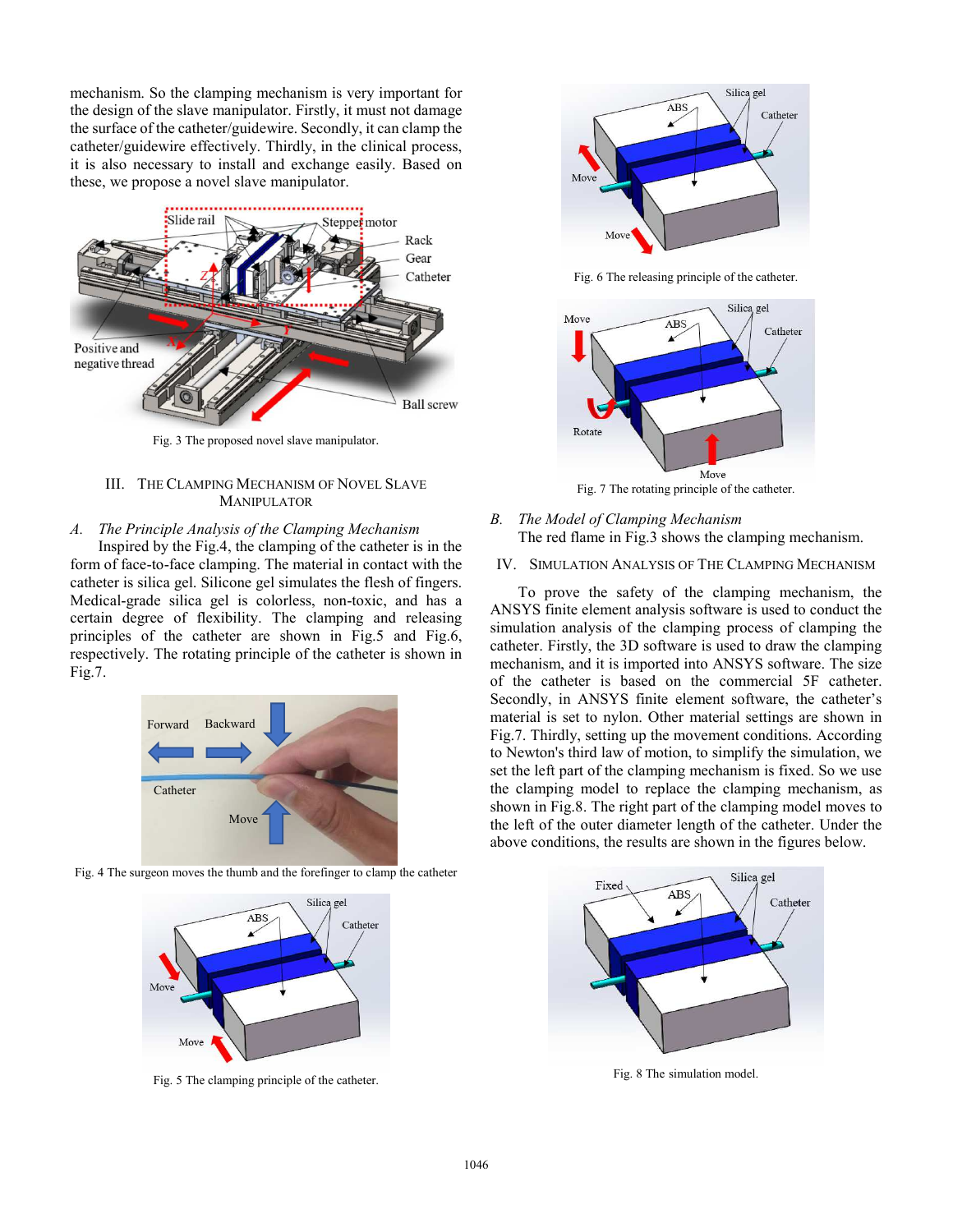As shown in Fig.9(a), we can see that the silica gel in contact with the catheter has undergone obvious deformation. However, the deformation of the catheter is small, as shown in Fig.9(b). As shown in Fig.10, the deformation size parameter of the clamped catheter is within a acceptable range (less than 10%).



(b) The total deformation of the catheter.

Fig.9 The total deformation of the clamping model and the catheter.



Fig.10 Deformation size parameters of the clamped catheter.

 Therefore, it can be seen from Fig.9 that the silica gel material is very good at protecting the catheter from deformation when it is held by the clamping model. In the process of actual vascular interventional surgery, the possibility of thrombosis can be avoided and the risk of clinical operation can be decreased.

 As shown in Fig.11(a), the silica gel in contact with the catheter has the biggest strain. This has much to do with the characteristics of silica gel materials. However, the strain value of the catheter is so small that it is also negligible, as shown in Fig.11(b). Therefore, from the point of strain, the clamping model and the use of silica gel material are effective. It does not cause damage to the catheter's surface.

 As shown in Fig.12(a), there is almost no stress on the clamping model. As shown in Fig.12(b), there is some stress on the catheter where it is in contact with the silicone gel. From the point of view of friction, this situation helps increase the friction between the silicone gel and the catheter. Thus, the clamping function of the clamping model is improved. The clamping process of the ultimate distance clamping model is analyzed above, and it is proved that the clamping process is not damaged to the catheter.





(b) The strain of the catheter.

Fig. 11 The strain of the clamping model and the catheter.



(a) The stress of the clamping model.



(b) The stress of the catheter.





Fig. 13 Diagram of the force of a catheter in blood vessel.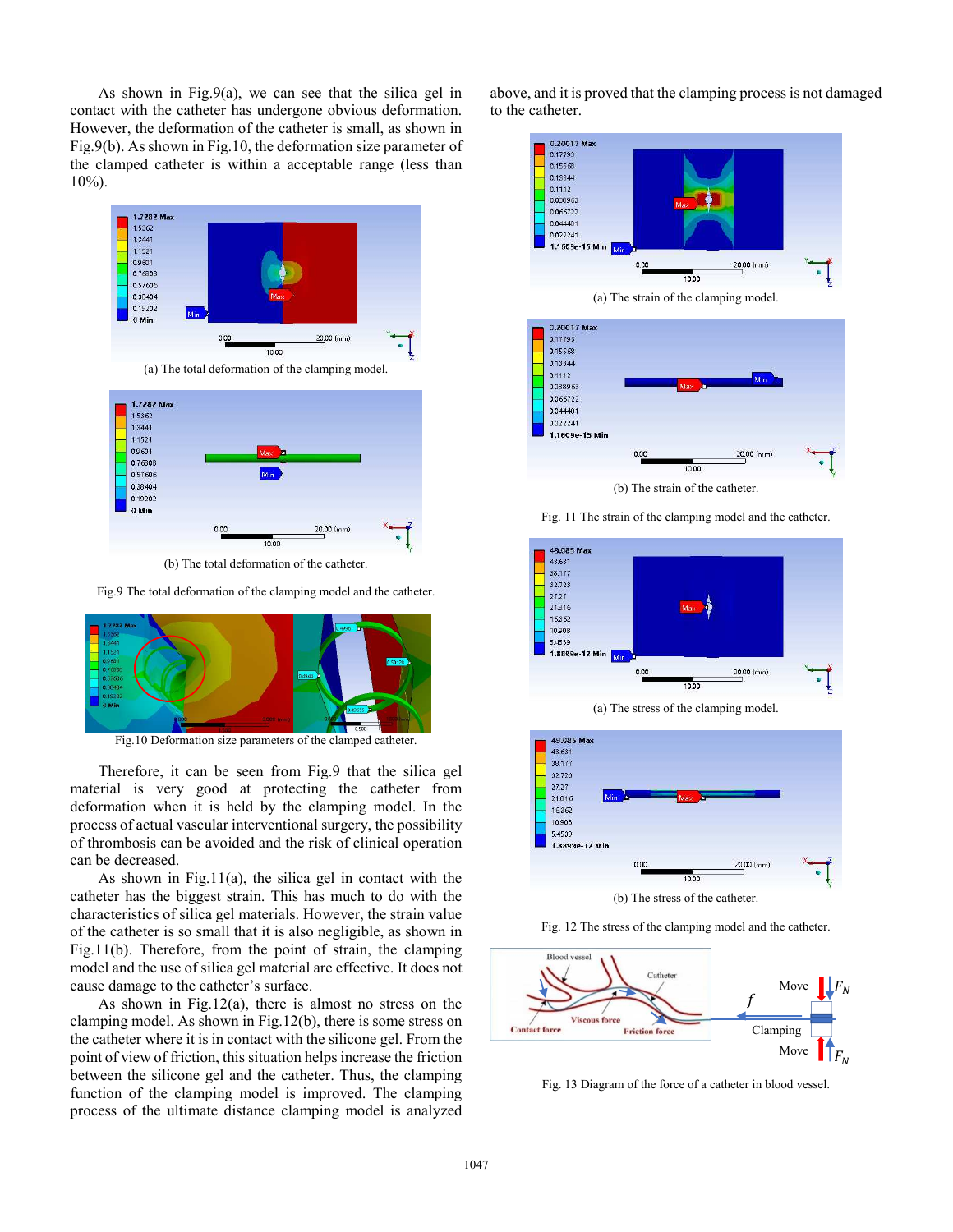

 Fig. 14 The total deformation of the clamping model under different clamping conditions.

 As shown in Fig.13, when the catheter enters the patient's blood vessel, there are three forces between the catheter and the vessel wall: contact force, viscous force, friction force. Among these three forces, the contact force is the largest, and it is most likely to affect the safety of patients. To determine whether the size of the specific clamping force is sufficient to ensure the clamping of the catheter forward and backward in the process of clamping the catheter by comparing the Fig.4 and the Fig.13. Therefore, it is necessary to analyze and determine the actual size of the clamping force.

$$
f = \mu * F_N. \tag{1}
$$

Where  $\mu$  is the friction coefficient,  $f$  is the friction force,  $F_N$  is the clamping force.

 From the (1), the friction force between the catheter and the silica gel can be changed by changing the amount of clamping force. Using ANSYS finite element analysis, we can know the friction force between the catheter and silica gel under different clamping conditions, as shown in the figures below.

 As shown in Fig.14, when the clamping deformation changes, its  $F_N$  also changes along with it. When  $\mu = 0.51$  and  $F_N$  is substituted into (1), it can be concluded that the friction force between the catheter and the silica gel is 0.561 N, 0.612 N, 0.663 N, and 0.714 N, respectively. Therefore, from the practical clinical point of view, it is sufficient to meet the requirements of clamping the catheter forward and backward [18].According to the clamping force analysis, when the contact force between the catheter and the vessel wall is greater than the friction force, the catheter will slip between the silica gel material. From the perspective of conflict protection [12], the size of the clamping force can be changed by adjusting the clamping depth. In this way, the tip of the catheter can be avoided puncturing the vessel wall, thus increasing the actual clinical safety performance.

### V. CONCLUSIONS AND FUTURE WORK

 At present, the procedure of vascular interventional surgery is still very complicated. The safety of the operation has always been important. In this paper, a novel slave manipulator is introduced (contains coordinate system). It simulates the twisting of human fingers for the catheter during the actual vascular interventional surgery. Moreover, we evaluated its clamping form. Simulation results show that: From the angle of total deformation, strain, and stress, it is analyzed that there is no damage to the catheter. From the point of view of the clamping force analysis, it is obtained that the clamping force is enough to guarantee the forward and backward of the catheter. From the perspective of conflict protection, the size of the clamping force can be changed by adjusting the clamping depth. In this way, the tip of the catheter can be avoided puncturing the vessel wall, thus increasing the actual clinical safety performance.

 In future work, we will evaluate its performance about rotating the catheter. Moreover, we will add the force detection mechanism and integrate it into the novel slave manipulator.

#### ACKNOWLEDGMENT

 This research is partly supported by National High-tech Research and Development Program (863 Program) of China (No.2015AA043202) and SPS KAKENHI Grant Number 15 K2120.

#### **REFERENCES**

- [1] L. Pancaldi, P. Dirix, A. Fanelli, et al, "Flow driven robotic navigation of microengineered endovascular probes," Nature Communications, vol. 11, no. 1, pp. 1-14, 2020.
- [2] J. Hu, H. Albadawi, B W. Chong, et al, "Advances in biomaterials and technologies for vascular embolization," Advanced Materials, vol. 31, no. 33, pp. 1901071, 2019.
- [3] Y. Zhu, H. Zhang, Y. Zhang, et al, "Endovascular metal devices for the treatment of cerebrovascular diseases," Advanced Materials, vol. 31, no. 8, pp. 1805452, 2019.
- [4] S. Au et al, "Robotic endovascular surgery," Asian Cardiovascular Thoracic Ann., vol. 22, no. 1, pp. 110–114, 2014.
- [5] A. Roguin, J. Goldstein, O. Bar, J. A. Goldstein, "Brain and neck tumors among physicians performing interventional procedures," The American journal of cardiology, vol. 111, no. 9, pp. 1368-1372, 2013.
- [6] E. Vano, N. J. Kleiman, A. Duran, M. Romano-Miller, et al, "Radiationassociated lens opacities in catheterization personnel: results of a survey